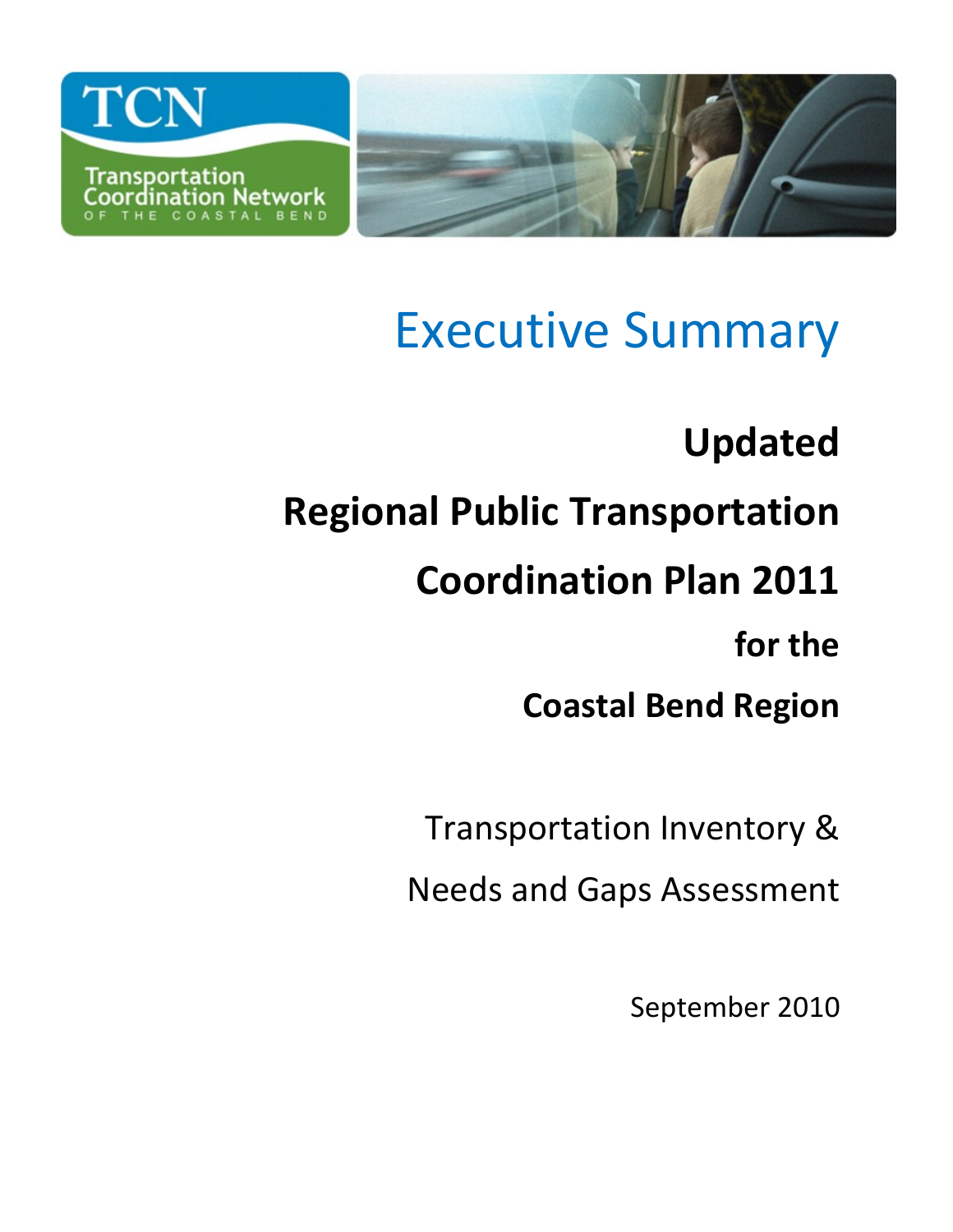# **EXECUTIVE SUMMARY**

In 2006, the Coastal Bend Council of Governments (CBCOG) produced the Regional Public Transportation Coordination Plan for the Coastal Bend in accordance with state and federal regulations. The initial plan was a short-range plan, appropriate to provide guidance for regional coordination for approximately four to five years. An update of the plan is necessary in order to continue to be relevant and provide new goals for the future of regional public transportation coordination in the Coastal Bend. Using funds from the Texas Department of Transportation (TxDOT) Public Transportation Division, CBCOG contracted with Texas Transportation Institute (TTI) to prepare the transportation inventory and the public transportation needs and gap assessment as the first two activities for the updated plan. This report represents the initial chapters for the Updated Regional Public Transportation Coordination Plan 2011.

#### **BACKGROUND**

Located in southern Texas, the Coastal Bend region consists of 12 counties: Aransas, Bee, Brooks, Duval, Jim Wells, Kenedy, Kleberg, Live Oak, McMullen, Nueces, Refugio, and San Patricio.



Coastal Bend Region

The objective of 2006 Regional Public Transportation Coordination Plan for the Coastal Bend was to improve public transportation services for choice riders and transit dependent persons in the Coastal Bend. The emphasis of the plan was to provide better transportation for individuals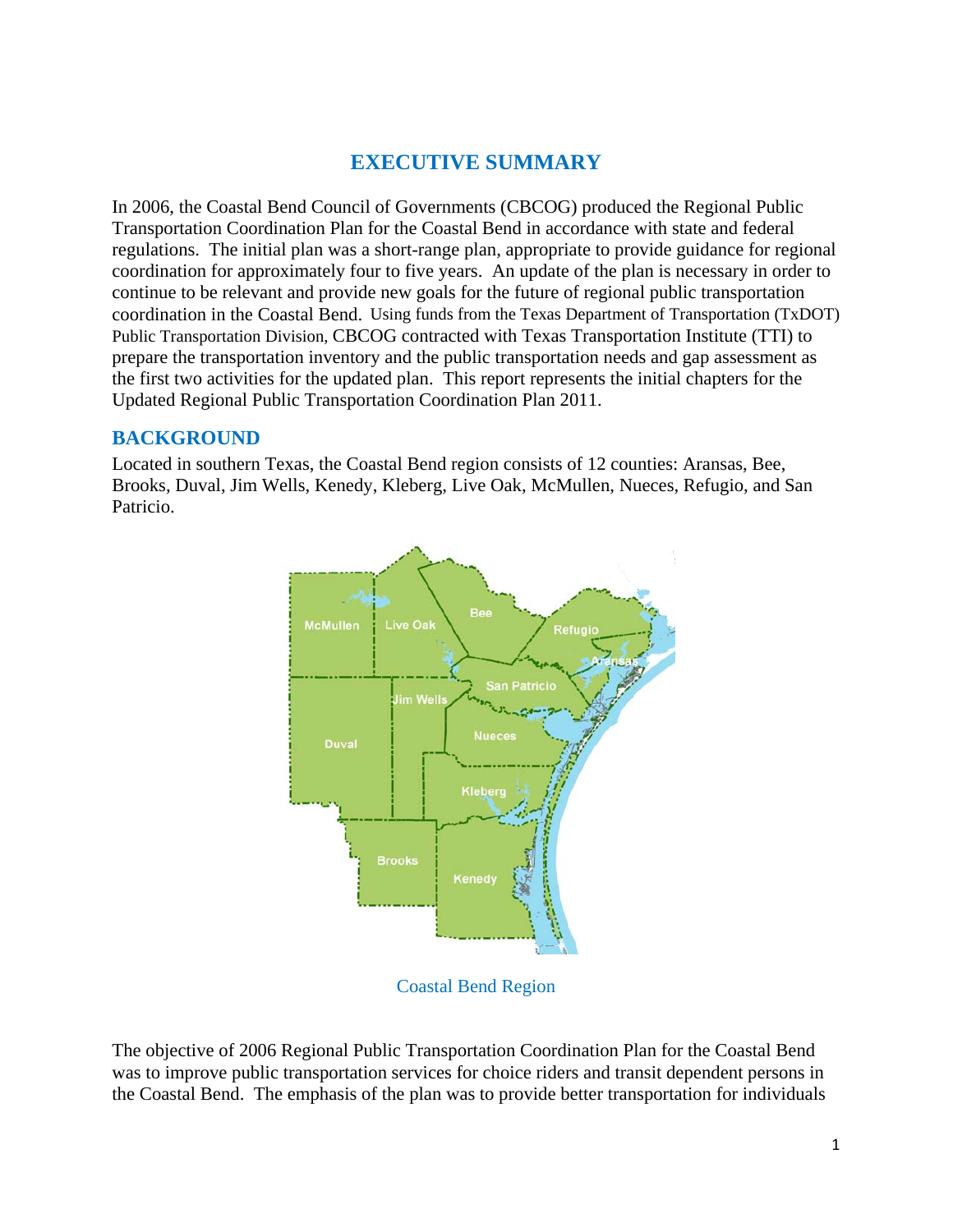traveling for employment, day care, training, non-emergency medical and other destinations as needed. One main theme in the 2006 plan was inter-county coordination that requires regional thinking and planning.

The regional lead agency for the Coastal Bend 2005-2010 was CBCOG. The lead agency and a regional group of stakeholders established the Transportation Coordination Network (TCN) in 2008 to guide the implementation of recommendations from the 2006 plan. The TCN includes representatives from local transit agencies, health and human services agencies, agencies that provide employment services such as Workforce Solutions, the CBCOG, and the Corpus Christi Metropolitan Planning Organization (MPO). Leaders of the TCN work to create a forum for coordination between all stakeholders in the area. In April 2010, the TCN announced a new director who also serves as the Inter-County Mobility Director. This director assists the region to improve coordination of transportation services.

## **APPROACH**

The process to develop the Updated Regional Plan 2011 will take approximately one year due to the comprehensive nature of the effort. The timeline calls for the updated plan to be complete by August 2011. The objectives for the summer 2010 were to identify additional stakeholders and to document transportation needs and service gaps.

TCN held meetings to discuss the regional plan update on June 21, July 26, and August 16, 2010. Approximately 85 individuals attended regional meetings in Robstown, Refugio, and Falfurrias to provide comments regarding transportation needs and opportunities in the region.

In July, TTI posted the online 2010 Coastal Bend Public Transportation Needs Assessment Survey (the survey). The survey was an opportunity for all stakeholders to provide information and participate in the identification of transportation needs and current gaps in transportation services in the region. More than 120 respondents representing health and human service agencies, agencies that provide employment services, regional transportation planning organizations, agencies that provide services for clients who need transportation, and advocates for those who use or need public transportation answered the survey and provided information regarding transportation challenges in the region.

The full report provides an inventory of current transportation providers, describes the transportation planning process, documents existing demographic characteristics, and identifies public transportation needs and gaps in the region. . Throughout the report, the use of the term disability refers to all types of physical and mental disabilities (cross-disability).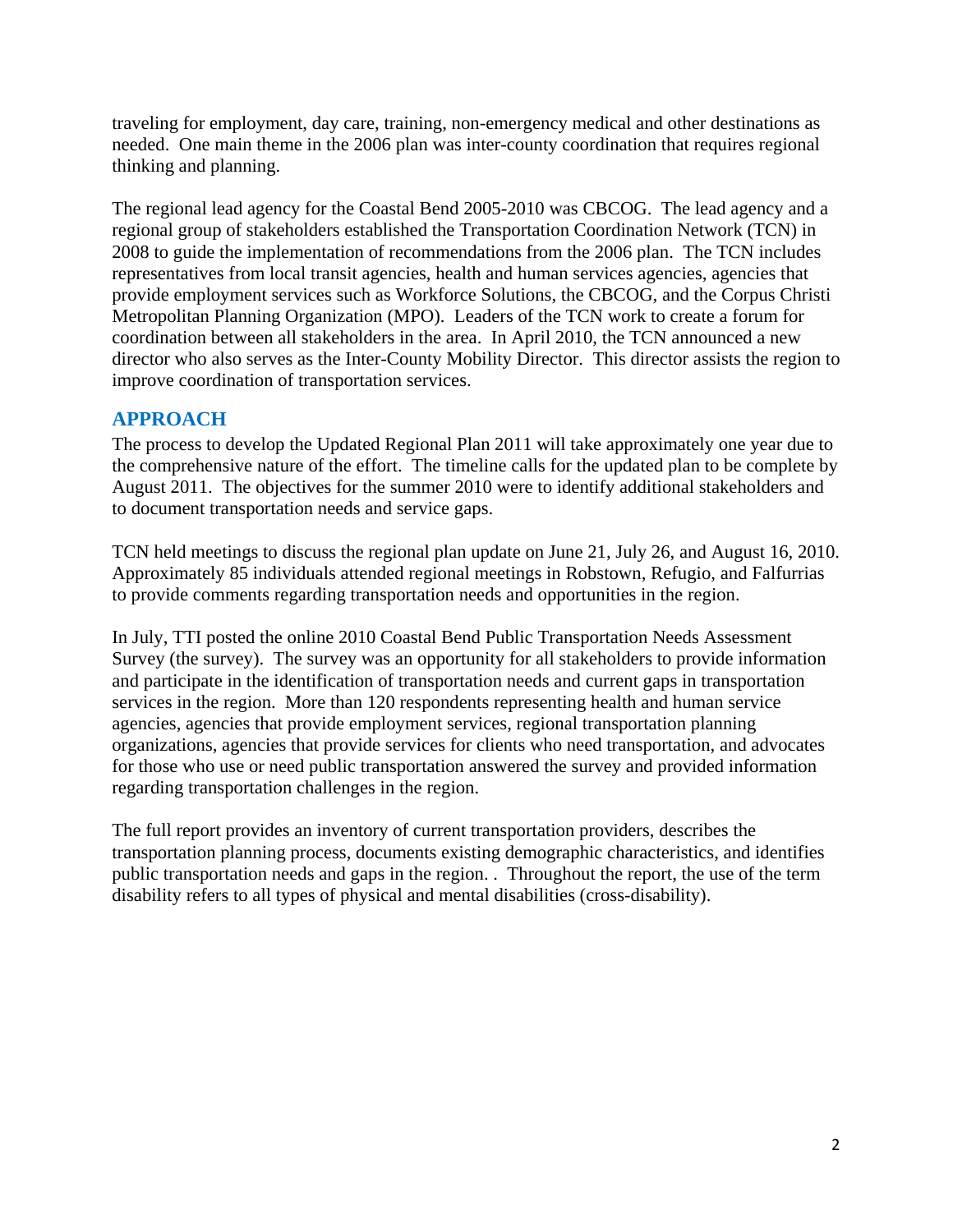### **INVENTORY OF TRANSPORTATION RESOURCES IN THE REGION**

The different types of transportation resources in the Coastal Bend region include the following:

- public transportation providers,
- intercity/international bus carriers,
- medical transportation,
- client-based providers, and
- private-for-hire providers.

#### **Public Transportation Providers**

The Coastal Bend region contains five public transportation providers consisting of one regional transportation authority and four rural transit districts. Corpus Christi Regional Transportation Authority (RTA) is the regional transportation authority and serves the Corpus Christi urbanized area and all of Nueces County. The four rural transit districts within the Coastal Bend region are Bee Community Action Agency (BCAA), Rural Economic Assistance League (REAL), Kleberg County Human Services, and Community Action Council of South Texas (CACST) in Rio Grande City serves Duval County. Every county in the Coastal Bend is part of the regional transportation authority or a rural transit district.



Public Transportation Provider Service Areas of the Coastal Bend Region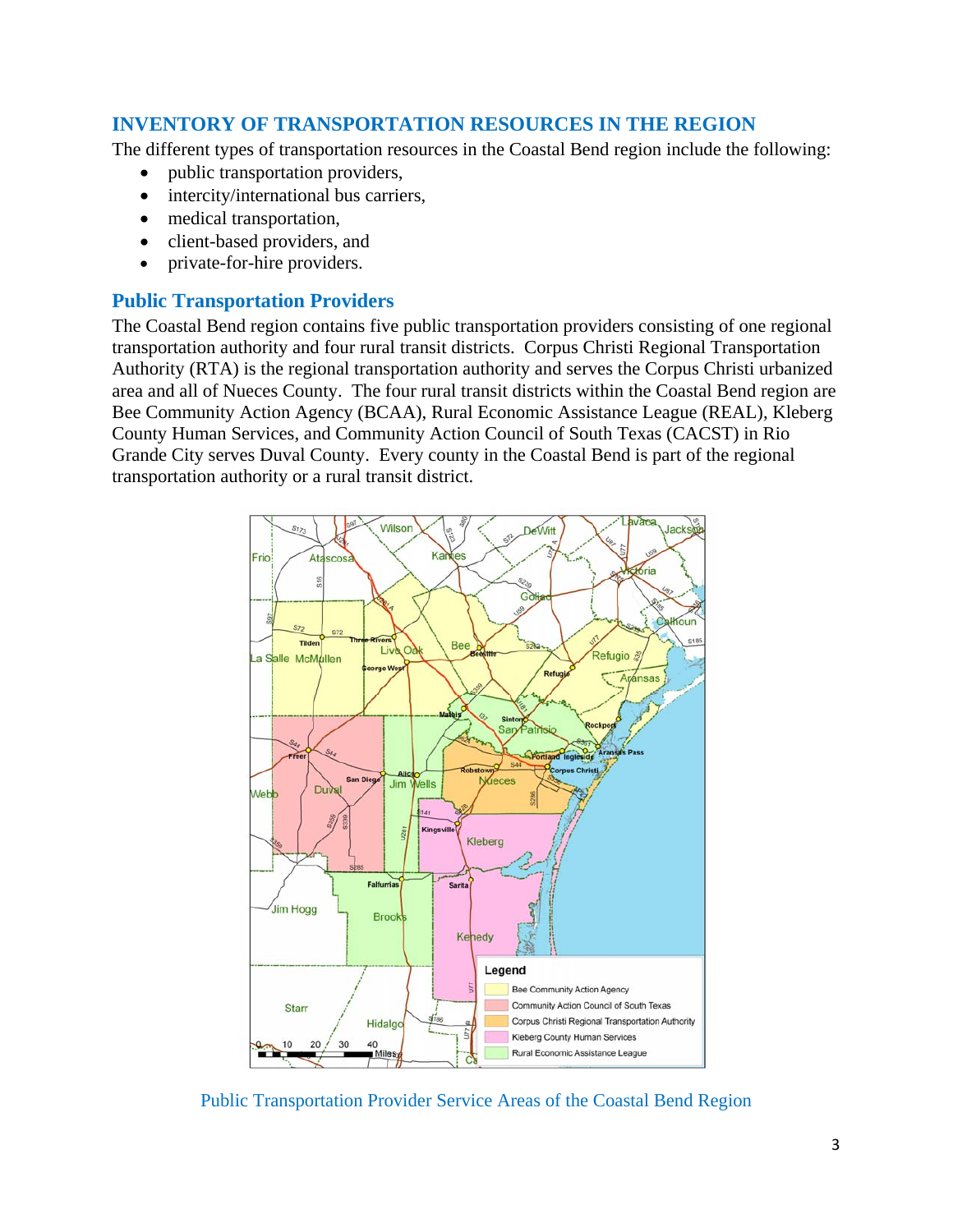#### **Intercity/International Bus Carriers**

Greyhound is the one American intercity bus carrier serving the region. Greyhound owns other intercity operators such as Valley Transit. Greyhound has 16 stations in the region, in all counties except Kenedy and McMullen. Greyhound has three routes through the region, connecting San Antonio and Houston with towns in the Coastal Bend and McAllen, Harlingen, and Brownsville. One route includes a trip each direction each day to Laredo.

International intercity transportation providers also play an important role in connecting the region with Mexico. Most of the Greyhound station personnel in the region report no international carriers making stops, although some report as many as 10 international bus trips per day. The only corridor with regular international carrier traffic is U.S. Highway 77, with Refugio and Robstown reporting between four and 10 international carriers stopping each day. The international carriers identified by the Greyhound station personnel as making stops in the region are El Expresso Bus Company, Grupo Senda, and Omnibus de Mexico.

#### **Medical Transportation Program (MTP)**

MTP is under the oversight of the Texas Health and Human Services Commission. MTP provides non-emergency medical transportation to eligible customers. MTP is for categorically eligible Medicaid recipients that have no other means of transportation to access a Medicaidcovered service. The MTP provider for the Coastal Bend region is a private company, LeFleur Transportation. In addition to providing service to the Coastal Bend region, LeFleur provides transportation service to seven other counties in the South Texas (18 counties total). Within the Coastal Bend region, LeFleur directly operates approximately 25 vehicles. LeFleur also has a subcontractor, Southwest Transportation. LeFleur does not subcontract to public transportation providers in the Coastal Bend region.

### **Client-Based Providers**

The Coastal Bend region contains several agencies that provide client-based transportation resources. The types of resources consist of the following:

- fund transportation or facilitate access to transportation resources for clients;
- deliver transportation services to clients directly using agency vehicles and drivers;
- purchase transportation for clients by contracting with a transportation provider; and
- pay for client public transportation fare or reimburse for personal transportation to services.

### **Private-for-Hire Providers**

The region has 30 private-for-hire transportation providers such as taxicab, limousine, and charter bus companies. Private-for-hire transportation provides transportation to individuals needing an exclusive trip to a destination within or outside the region. The typical trip by private-for-hire is a higher cost than the same trip by public transportation (if available).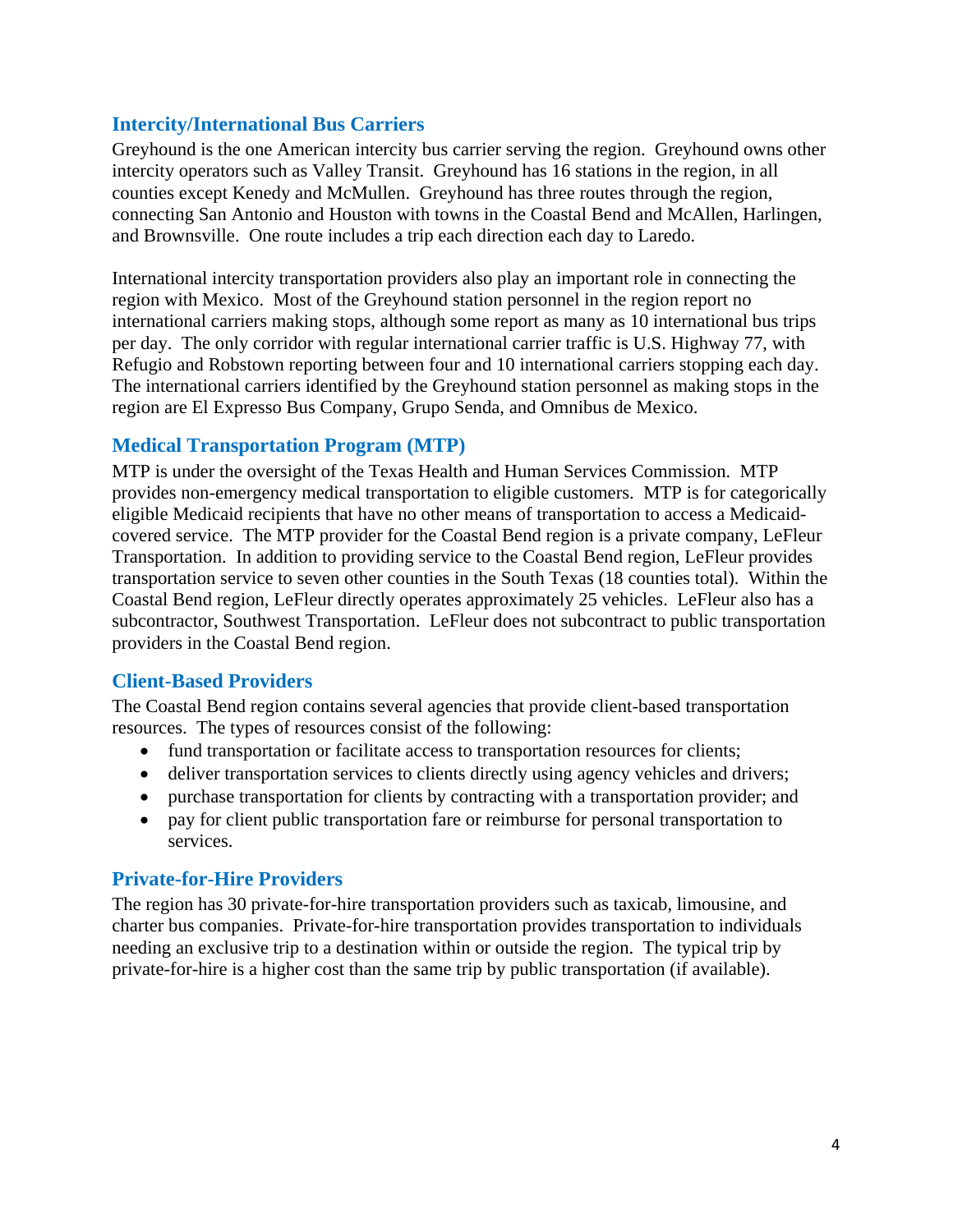#### **POPULATION AND DEMOGRAPHIC ANALYSIS**

The Coastal Bend region covers 11,507 square miles, and has an estimated 2009 population of 559,067 according to the U.S. Census Bureau. Nueces County has a population of 323,046, more populous than the other 11 counties combined. Kenedy and McMullen Counties have populations of 369 and 810, respectively, and constitute two of the six least populated counties in the state.

|               | <b>Population</b> |            | <b>Absolute</b> | Percent  |
|---------------|-------------------|------------|-----------------|----------|
| County        | 2000              | 2009       | Change          | Change   |
| Aransas       | 22,497            | 24,826     | 2,329           | 10.4%    |
| Bee           | 32,359            | 32,487     | 128             | 0.4%     |
| <b>Brooks</b> | 7,976             | 7,377      | -599            | $-7.5%$  |
| Duval         | 13,120            | 12,010     | $-1,110$        | -8.5%    |
| Jim Wells     | 39,326            | 41,001     | 1,675           | 4.3%     |
| Kenedy        | 414               | 369        | -45             | $-10.9%$ |
| Kleberg       | 31,549            | 30,647     | $-902$          | $-2.9\%$ |
| Live Oak      | 12,309            | 11,046     | $-1,263$        | $-10.3%$ |
| McMullen      | 851               | 810        | -41             | $-4.8%$  |
| <b>Nueces</b> | 313,645           | 323,046    | 9,401           | 3.0%     |
| Refugio       | 7,828             | 7,225      | -603            | $-7.7%$  |
| San Patricio  | 67,138            | 68,223     | 1,085           | 1.6%     |
| Total         | 549,012           | 559,067    | 10,055          | 1.8%     |
| <b>Texas</b>  | 20,851,820        | 24,782,302 | 3,930,482       | 18.8%    |

*Source: U.S. Census Bureau, 2000; U.S. Census Estimates, 2009*

#### Coastal Bend Population by County

The largest city in the region, Corpus Christi has a 2009-estimated population of 287,438 and is the eighth largest city in the state. Kingsville, in Kleberg County, is the second largest city in the region, with a population 24,591. Other cities in the region with populations greater than 10,000 include Alice in Jim Wells County, Portland in San Patricio County, Beeville in Bee County, and Robstown in Nueces County. All principal cities in Aransas and Jim Wells Counties gained population during the last decade. The cities in Nueces and San Patricio Counties saw mixed growth, with approximately one-half gaining population. The U.S. Census Bureau estimates a loss in population for all cities in the remaining eight counties, with George West and Three Rivers in Live Oak each experiencing at least a 12 percent decline in population.

When examining demographics, the Coastal Bend region ranks significantly above the state average in the percentage of the elderly population, the percentage of people with a disability, the percentage of individuals living below the poverty rate, and the percentage of occupied housing units with no vehicle available. The characteristics of the region for each of these variables indicate a high need for public transportation. The need is highest in the south and western portions of the region, particularly in Brooks, Duval, and Kenedy Counties. These counties require increased levels of public transportation, in order to serve the higher percentages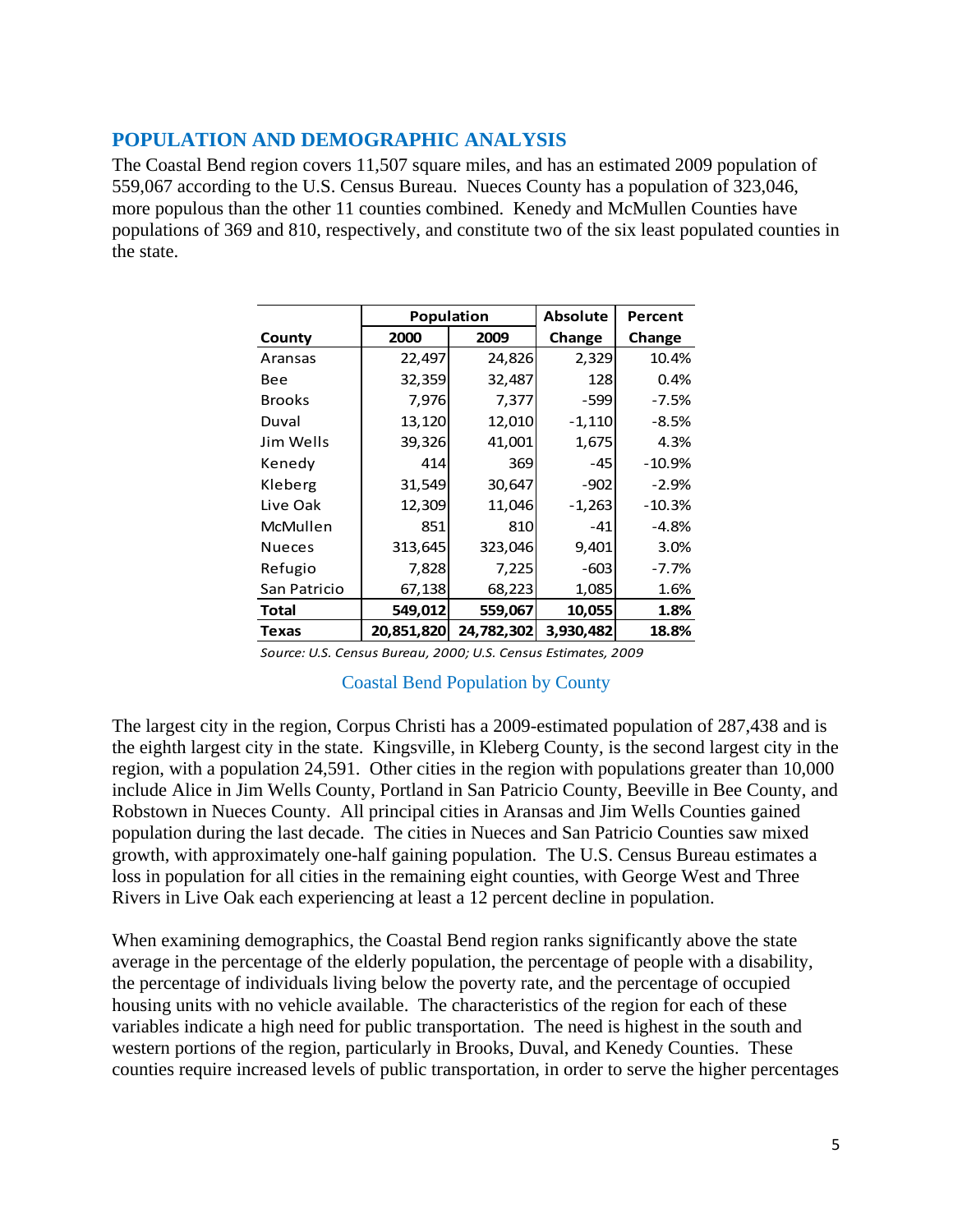of the transit dependent segments of the population. Brooks County ranks first in the state in teen birth rate and is among the top five counties for children in poverty.

Analyzing health demographics reveals similar trends for the region. Jim Wells, Duval, and Aransas Counties are all in the bottom quarter of counties in the state in terms of overall health rankings. Counties with lower health rankings tend to need public transportation, especially for medical trips.

The regional population will become more obese over the next 20 years. The obese population is expected to increase through 2030, at the same time that overall population is projected to decrease. A larger obese percentage of the population also indicates an increased need for public transportation due to the increase of diabetes and other illnesses connected to obesity. More residents will have a need for public transportation to serve medical trips, while at the same time the decline in overall population will lead to a lack of public resources to support them.

Examining the spatial distribution of colonias provides a clear perspective on the need for public transportation. The colonias in the region are scattered throughout the southwestern and central portions of the region, especially in Jim Wells, San Patricio, and Nueces Counties. Most colonias are located in or near the mid-sized cities in the region, including Alice, Falfurrias, Sinton, Beeville, San Diego, Aransas Pass, and Freer. The counties and cities with significant numbers of colonias represent a need for public transportation due to the high percentage of migratory workers living below the poverty level and with no means of transportation.

### **PUBLIC TRANSPORTATION NEEDS ASSESSMENT**

In order to reach out to all stakeholders and collect data from each one, TTI posted the online 2010 Coastal Bend Public Transportation Needs Assessment Survey in July. The TCN Inter-County Mobility Director invited stakeholders by mail, phone, the TCN newsletter, and the TCN website to log into the survey and complete the questions. The survey asked stakeholders to provide information about existing needs and gaps in transportation service in the region and to identify others who can contribute to the discussion. TTI followed up to contact all referrals.

For the purposes of this report, survey responses were collected through a survey cut-off date of August 24, 2010. As of that date, 123 respondents initiated a survey response online. More than one person from some agencies responded to the survey. The respondents to the survey represented 82 unique agencies/offices. If an agency has more than one office in the region, each of the offices is treated as an independent respondent.

The agencies that responded to the public transportation needs assessment represent the following stakeholder categories:

- public transportation authorities and rural transit districts;
- agencies that fund public transportation;
- client transportation providers including Section 5310 recipients;
- health and human service agencies that fund or purchase transportation for clients;
- agencies that provide employment services;
- regional transportation planning organizations;
- agencies that provide services for clients who need transportation;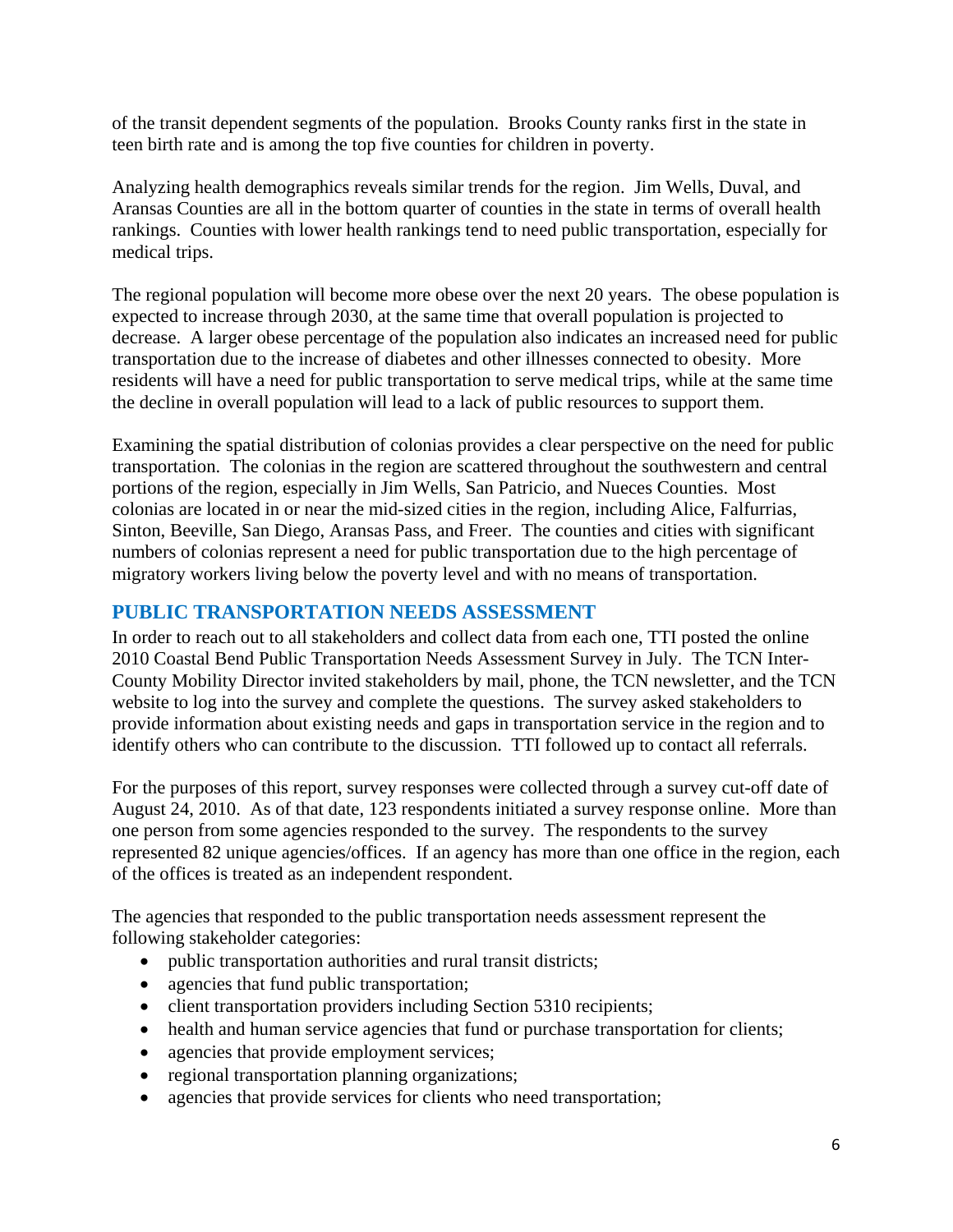- advocates for those who use or need public transportation;
- representatives of higher education institutions;
- faith-based transportation providers; and
- sponsors of volunteer driver programs.

In addition to respondents to the public needs assessment survey, participants in the three stakeholders meetings in Robstown, Refugio, and Falfurrias included users of public transportation and human service transportation services and representatives of the business community.

The public transportation needs and gaps identified through the survey and the three stakeholders meetings are illustrated below and described in the following section.



**What are the most common transportation related issues that you or your clients or constituents face?** 

- 1. Transportation services are not available when needed.
	- $\triangleright$  need daily service including weekends
	- $\triangleright$  need longer span of service in rural areas
	- $\geq$  need 24 hour service for shift workers
	- $\triangleright$  need more fixed route frequency
- 2. Transportation is not provided in all areas.
	- $\triangleright$  areas have no transportation [although a transit district exists to serve every rural county and RTA serves all of Nueces County]
	- $\triangleright$  need more transportation in rural areas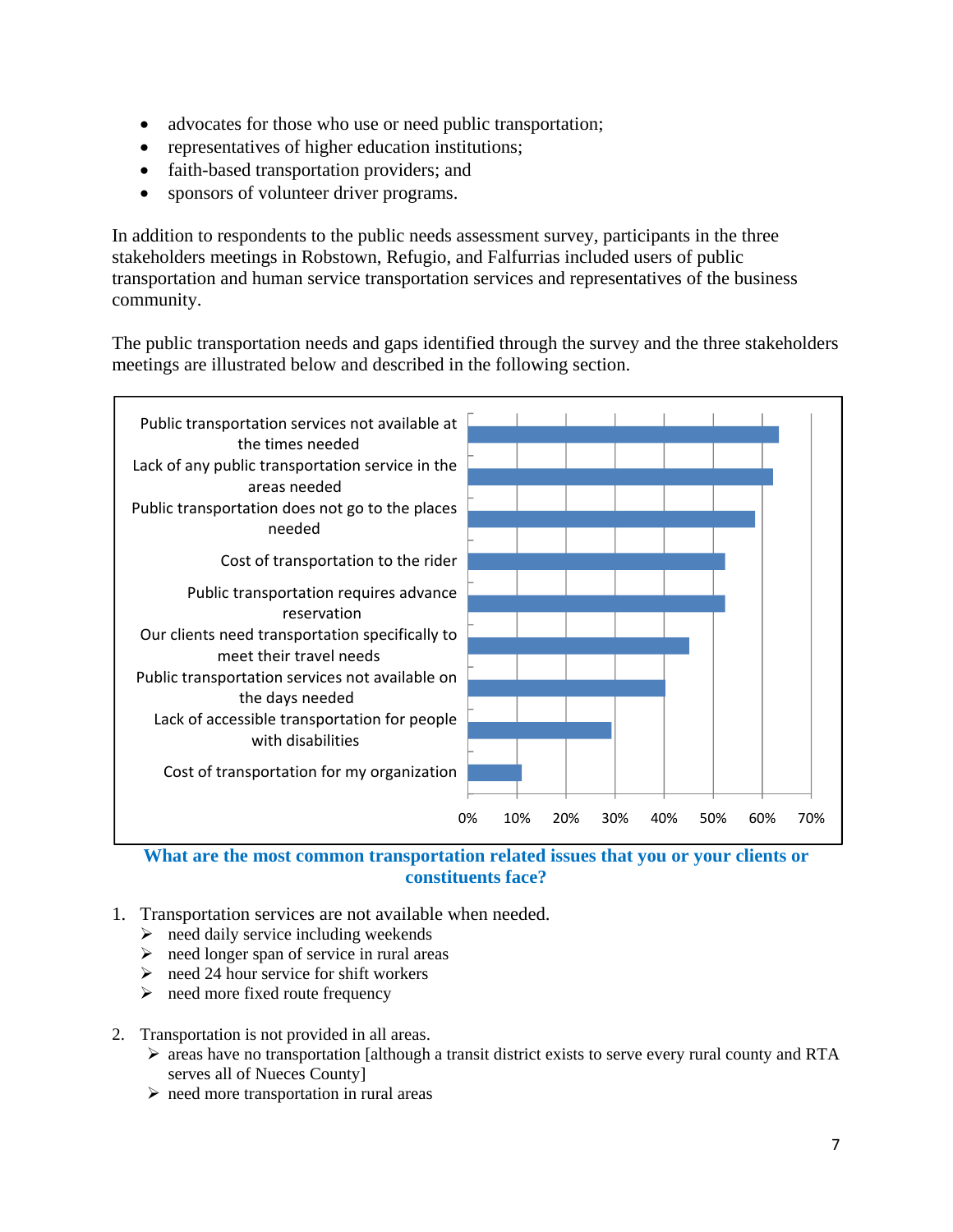- $\triangleright$  must travel to metro areas to get transportation
- $\triangleright$  need to extend bus routes outside Corpus Christi
- $\triangleright$  need local transportation in Kingsville, Alice and Beeville
- $\triangleright$  no private providers in some rural areas
- $\triangleright$  need public transportation for colonias
- 3. Services need to focus on specific customer needs.
	- $\triangleright$  people with cross-disabilities lack accessible modes of transportation, such as accessible taxis
	- $\triangleright$  need consumer education programs/travel training for people with cross-disabilities and elderly
	- $\triangleright$  need public transportation for colonias
	- $\triangleright$  need to improve maintenance of existing transportation infrastructure
	- $\triangleright$  need to improve scheduling of demand response service for return trips
	- $\triangleright$  elderly need shelters for waiting
	- $\triangleright$  low income people need transportation at a cost reasonable to the ability to pay
	- students at TAMU-Corpus Christi need transportation year round
	- $\triangleright$  veterans need transportation to VA hospitals and clinics
- 4. Advance reservation requirements for demand response transportation are difficult.
	- $\triangleright$  many users find it difficult to make advance reservations
	- $\triangleright$  many users do not/cannot remember to make appointments
	- $\triangleright$  advance reservations means no spontaneity for trips
	- $\triangleright$  wait times are too long
	- $\triangleright$  inconvenient because the requirements mean planning travel well in advance
- 5. Public transportation services do not cross jurisdictional boundaries.
	- $\triangleright$  lack of public transportation services across county lines
	- $\triangleright$  need for rural transit interface with RTA services
- 6. Counties lack regional transportation connections.
	- $\triangleright$  lack of rural connectivity to RTA
	- $\triangleright$  need transportation to Laredo from some areas
	- $\triangleright$  need transportation to Veteran's Hospital in San Antonio
	- $\triangleright$  Duval County is part of Coastal Bend region but at the same time part of another rural transit district
- 7. Transportation services and health services are not coordinated.
	- $\triangleright$  medical services and public transportation need to coordinate schedules
	- $\triangleright$  riders must reserve appointments for transportation to get to medical appointments
	- $\triangleright$  need to share resources among transportation providers
- 8. Communication about public transportation services needs to improve.
	- $\triangleright$  need to resolve general public lack of awareness of rural transit services
	- $\triangleright$  need one point of information for all services
	- $\triangleright$  need information in various formats
	- $\triangleright$  low income people do not have telephone or internet access
	- $\triangleright$  overcome boundaries between cultural backgrounds
	- $\triangleright$  find solutions to restrictions on information sharing between agencies
- 9. Demand response public transportation can be inconvenient for the return trip.
	- $\triangleright$  need coordination of pick-up times to ensure people with cross-disabilities can use the service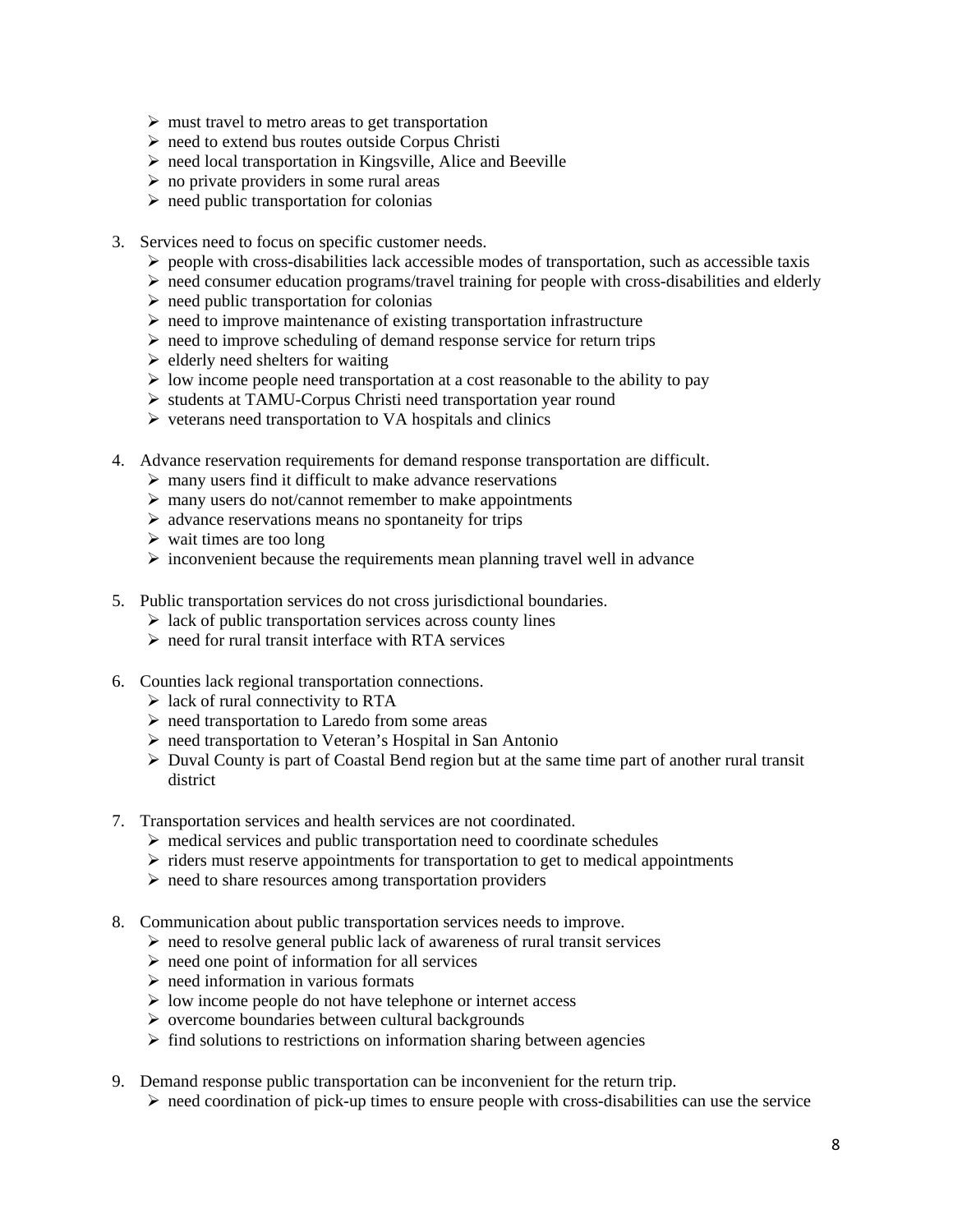- $\triangleright$  improve efficiency for coordination of pick up/delivery
- $\triangleright$  improve communication with clients to let them know when they will be picked up after appointment
- 10. Existing resources can be used more effectively.
	- $\triangleright$  need to access additional funding for public transportation
	- $\triangleright$  need to tie funding to results for coordination and innovation
- 11. Rural transit districts have problems recruiting and retaining drivers
	- $\ge$  gap between competitive pay scale and current wages
	- $\triangleright$  need to find drivers with proper certification and endorsements
- 12. Medical Transportation Program policies do not always meet client needs.
	- $\triangleright$  only patient and one escort can use the service
	- $\triangleright$  siblings cannot ride along with an eligible child
	- $\triangleright$  wait times for return trips are often too long

#### **SUGGESTED IMPROVEMENTS**

The suggested improvements for transportation in the Coastal Bend are summarized below.

- Improve coordination between agencies:
	- o expand opportunities to travel across county lines;
	- o provide coordinated points of access;
	- o increase efficiency for pick-up/delivery of clients;
	- o coordinate maintenance for wheelchair lifts (and other maintenance needs) between rural providers and RTA;
	- o provide connections at outlying RTA park-and-rides located in Robstown, Gregory and Calallen (within Nueces County); and
	- o use routing and scheduling software to full potential Shah Transportation Manager software system to coordinate across service areas.
- Expand transportation provided in the Coastal Bend area:
	- o identify sources of additional funding for expanded hours and days of service;
	- o set up more flexible routes in higher density areas;
	- o evaluate the feasibility of local transit in small cities; and
	- o increase frequency on RTA routes to create a regional network.
- Connect rural transit providers with RTA:
	- o investigate the feasibility of RTA expanding services to additional areas if the communities fund the cost of providing the service; and
	- o increase timed transfer connections to RTA, for example at park-and-rides or transit stations.
- Improve customer service:
	- o recognize the needs of the disabled and medically ill to accommodate personal needs;
	- o help consumers to be stronger advocates for service, ask for mobility options;
	- o provide transit-use training;
	- o improve coordination of scheduling for clients by health and human service providers and transportation providers;
	- o provide more shelters at fixed route stops for transfers between transportation providers;
	- o provide more reduced fare opportunities to match income;